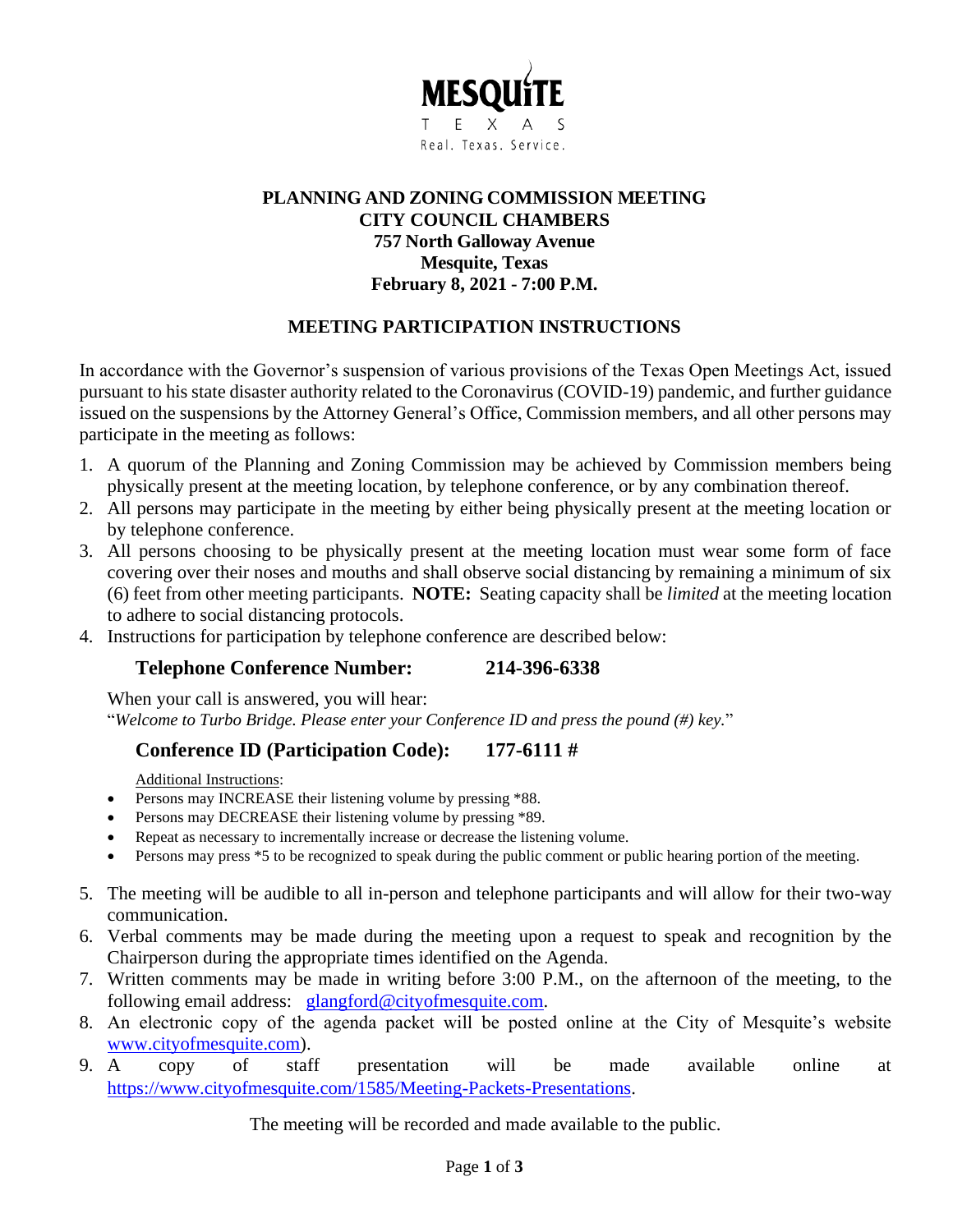# **AGENDA**

**The Commission reserves the right to adjourn into a closed meeting at any time during the course of this meeting to discuss any of the matters posted on this agenda, when such closed session is authorized by Texas Government Code Section 551.071 (Consultation with Attorney).**

#### **COMMISSION BUSINESS**

- 1. ROLL CALL.
- 2. INSTRUCTIONS. City staff shall give verbal instructions for participation in the meeting.

# **PUBLIC COMMENTS**

3. Any individual desiring to address the Planning and Zoning Commission regarding an item on the CONSENT AGENDA shall do so on a first-come, first-served basis. Comments are limited to three (3) minutes, except for a speaker addressing the Planning and Zoning Commission through a translator will be allowed six (6) minutes.

# **CONSENT AGENDA**

All items on the Consent Agenda are routine items and may be approved with one motion; however, should any member of the Planning and Zoning Commission or any individual wish to discuss any item, said item may be removed from the Consent Agenda by a motion of the Planning and Zoning Commission.

4. MINUTES.

Consider approval of the minutes for January 25, 2021, Planning and Zoning Commission.

# **PUBLIC HEARINGS**

The City Council may approve a different zoning district than the one requested, except that the different district will not: (1) have a maximum structure height or density that is higher than the one requested; or (2) change the uses to solely nonresidential uses when the request is for solely residential uses or vice versa.

#### 5. ZONING TEXT AMENDMENT 2021-01

Conduct a public hearing and consider amending section 1-402, Noise, of the Mesquite Zoning Ordinance, thereby repealing Section 1-402 in its entirety and replacing it with the following text:

#### **Section 1-402. Noise.**

Noise shall comply with the respective requirements and regulations set out in the City Code.

#### **Cross references –**

Noise, Chapter 10, Article III. Noise from the idling of commercial motor vehicles, Chapter 9, Article XI, [Section 9-342](https://library.municode.com/tx/mesquite/codes/code_of_ordinances?nodeId=PTIICOOR_CH9MOVETR_ARTXIAIPO_S9-342NOIDCOMOVE)

# **DIRECTOR'S REPORT**

# 6. DIRECTOR'S REPORT.

Director's Report on recent City Council action taken on zoning items at their meeting on February 1, 2021.

[NOTE: Commission action, *if any*, shall not be taken regarding the Director's Report until Public Comments have been received.]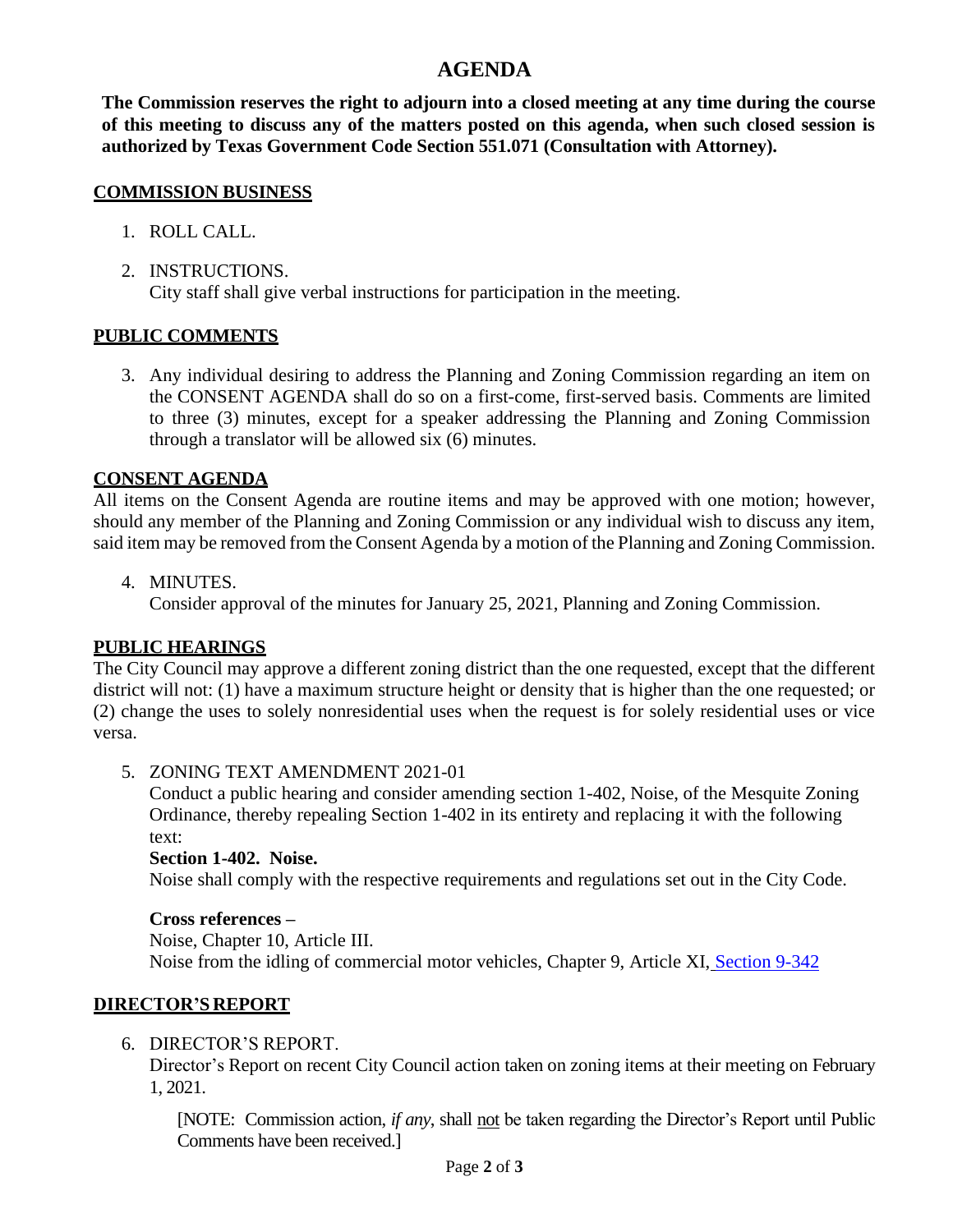#### **PUBLIC COMMENTS**

7. Any individual desiring to address the Planning and Zoning Commission regarding the DIRECTOR'S REPORT or ANY OTHER MATTER not listed on the Agenda shall be allowed to speak for a length of time not to exceed three (3) minutes on a first-come, first-served basis. Citizens addressing the Planning and Zoning Commission through a translator will be allowed six (6) minutes.

At the conclusion of business, the Chair shall adjourn the meeting.

\*\*\*\*\*\*\*\*\*\*\*\*\*\*\*\*\*\*\*\*\*\*\*\*\*\*\*\*\*\*\*\*\*\*\*\*\*\*\*\*\*\*\*\*

\*\*\*\*City Hall is wheelchair accessible. Any requests for sign interpretive services must be made 48 hours in advance of the meeting.\*\*\*\* To make arrangements, call the City Secretary's office at (972) 216-6244 or 1-800-735-2989

The Commission reserves the right to adjourn into a closed meeting at any time during the course of this meeting to discuss any of the matters posted on this agenda, when such closed session is authorized by Texas Government Code Section 551.071 (Consultation with Attorney).

Pursuant to Section 30.06, Penal Code (trespass by license holder with a concealed handgun), a person licensed under Subchapter H, Chapter 411, Government Code (handgun licensing law), may not enter this property with a concealed handgun.

Conforme a la Sección 30.06 del Código Penal (entrada ilegal de persona titular de licencia con arma de fuego oculta), personas con licencia segun el Sub- capitulo H, Capitulo 411, Código de Gobierno (ley de permiso para portar arma de fuego), no deben entrar a esta propiedad portando un arma de fuego oculta.

Pursuant to Section 30.07, Penal Code (trespass by license holder with an openly carried handgun), a person licensed under Subchapter H, Chapter 411, Government Code (handgun licensing law), may not enter this property with a handgun that is carried openly.

Conforme a la Sección 30.07 del Código Penal (entrada ilegal de persona titular de licencia con arma de fuego a la vista), personas con licencia segun el Sub- capitulo H, Capitulo 411, Código de Gobierno (ley de permiso para portar arma de fuego), no deben entrar a esta propiedad portando una arma de fuego a la vista.

Pursuant to Section 551.007 (c) of the Texas Government Code any member of the public wishing to address the Planning and Zoning Commission through the use of a translator is granted at least twice the amount of time as a member of the public who does not require the assistance of a translator.

Conforme a la Sección 551.007 (c) del Código de Gobierno de Texas, cualquier miembro del público que desea dirigirse a la Comisión través del uso de un traductor se le otorga al menos el doble de tiempo como miembro del público que no requiere la asistencia de un traductor.

#### **CERTIFICATE**

I, Garrett Langford, Manager of Planning and Zoning for the City of Mesquite, Texas, hereby certify that the attached Agenda for the Planning and Zoning Commission meeting to be held on February 8, 2021, was posted on the bulletin boards at the Municipal Center and City Hall by February 5, 2021, before 5:00 p.m. and remained so posted until after the meeting. This notice was likewise posted on the City's website at [www.cityofmesquite.com f](http://www.cityofmesquite.com/)or a minimum of 72 hours prior to the meeting.

you

Garrett Langford, AICP Manager of Planning and Zoning City of Mesquite, Texas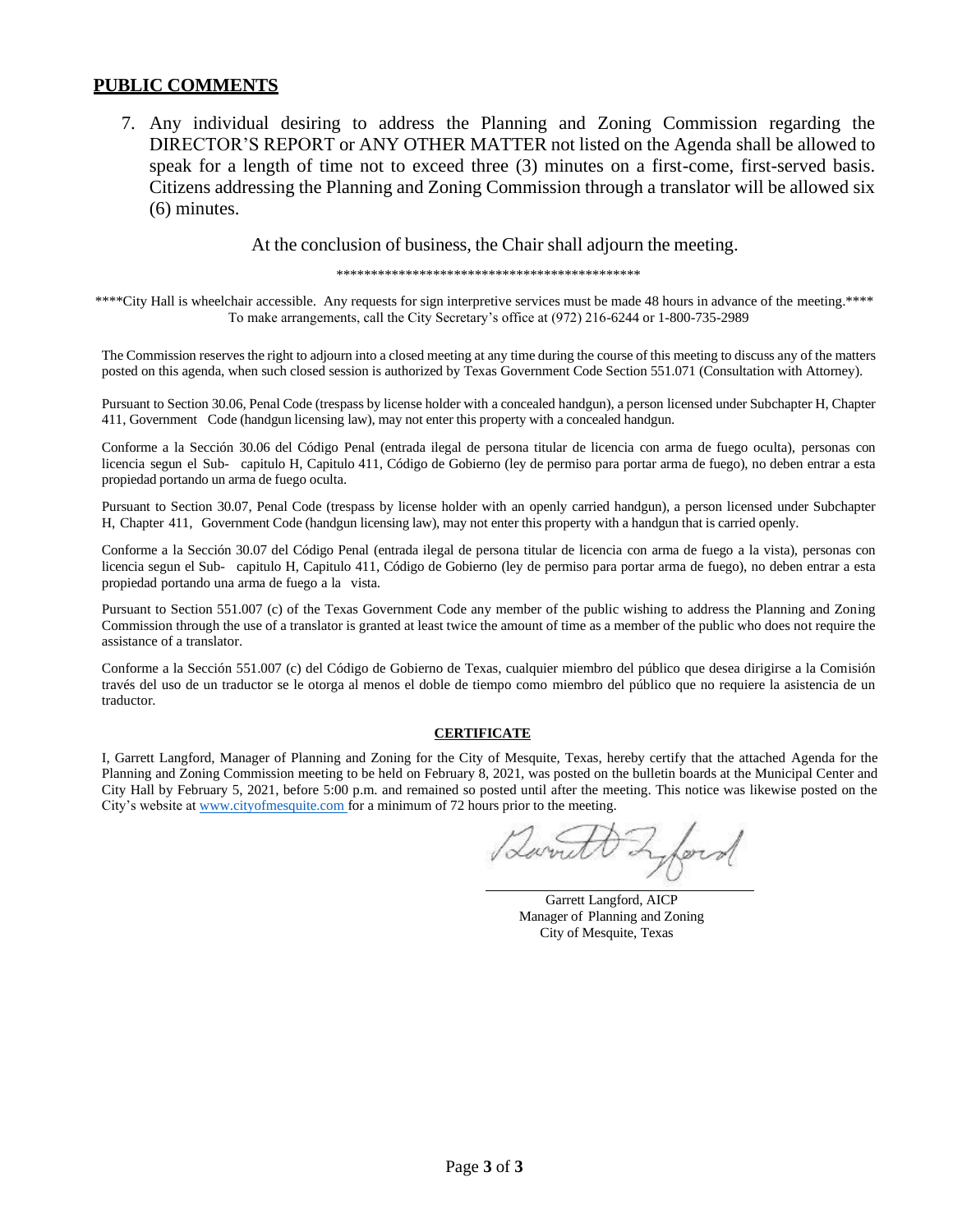#### **PLANNING & ZONING COMMISSION City Hall CITY OF MESQUITE, TEXAS City Council Chambers**

# **MINUTES JANUARY 25, 2021**

**757 North Galloway Avenue REGULAR MEETING Mesquite, Texas**

# **ATTENDANCE: COMMISSIONERS (REGULAR MEMBERS AND ALTERNATES)**

| POSITION NO.         | <b>REGULAR MEMBER NAME</b>     | <b>ATTENDANCE</b>                                                         |
|----------------------|--------------------------------|---------------------------------------------------------------------------|
| Position No. 1       | Ms. Debbie Anderson            | $\boxtimes$ Present In-Person Present by Telephone/Video<br>Absent        |
| Position No. 2       | Ms. Millie Arnold              | $\boxtimes$ Present In-Person $\Box$ Present by Telephone/Video<br>Absent |
| Position No. 3       | Vacant                         | Present In-Person Present by Telephone/Video<br>Absent                    |
| Position No. 4       | Ms. Sherry Williams            | <b>Present In-Person</b> $\boxtimes$ Present by Telephone/Video<br>Absent |
| Position No. 5       | Mr. Claude McBride             | $\boxtimes$ Present In-Person $\Box$ Present by Telephone/Video<br>Absent |
| Position No. 6       | Ms. Sheila Lynn                | $\boxtimes$ Present In-Person $\Box$ Present by Telephone/Video<br>Absent |
| Position No. 7       | Mr. Ronald Abraham             | $\boxtimes$ Present In-Person $\Box$ Present by Telephone/Video<br>Absent |
|                      |                                |                                                                           |
| <b>ALTERNATE NO.</b> | <b>ALTERNATE NAME</b>          | <b>ATTENDANCE</b>                                                         |
| Alternate No. 1      | Dorothy Patterson              | $\boxtimes$ Present In-Person Present by Telephone/Video<br>* Absent      |
|                      |                                | (* Attendance Required: $\Box$ No $\boxtimes$ Yes)                        |
|                      | Alternate No. 2 Brandon Murden | Present by Telephone/Video<br>$\boxtimes$ * Absent<br>Present In-Person   |
|                      |                                | (* Attendance Required: $\boxtimes$ No $\Box$ Yes)                        |

#### **ATTENDANCE NOTES:**

- 1. In accordance with Governor Abbott's suspension of various provisions of the Texas Open Meetings Act issued pursuant to his State Disaster Authority, related to the Coronavirus (COVID-19) pandemic, and the guidance issued on the suspension by the Texas Attorney General's Office this regular board meeting was conducted both in-person and by telephone conferencing to support adequate social distancing.
- 2. Commissioners and City Staff in attendance (in-person) were present in the City Council Chambers, wore facial coverings over their face and mouth, and practiced social distancing of remaining at least 6-feet apart.

#### **ATTENDANCE: STAFF**

| Johnna Matthews       | Principal Planner                         | $\boxtimes$ Present In-Person $\Box$ Present by Telephone/Video |
|-----------------------|-------------------------------------------|-----------------------------------------------------------------|
| Lesley Frohberg       | Senior Planner                            | $\boxtimes$ Present In-Person $\Box$ Present by Telephone/Video |
| Garrett Langford      | Manager of Planning & Zoning              | $\boxtimes$ Present In-Person $\Box$ Present by Telephone/Video |
| <b>Jeff Armstrong</b> | Director of Planning & Development        |                                                                 |
| David Paschall        | <b>City Attorney</b>                      | $\boxtimes$ Present In-Person $\Box$ Present by Telephone/Video |
| Devanee Winn          | Admin. Assistant of Planning & Dev.       | <b>Present In-Person</b> $\boxtimes$ Present by Telephone/Video |
| Justin Stoker         | <b>Assistant Director of Public Works</b> | $\boxtimes$ Present In-Person Present by Telephone/Video        |
|                       |                                           | Present In-Person Present by Telephone/Video                    |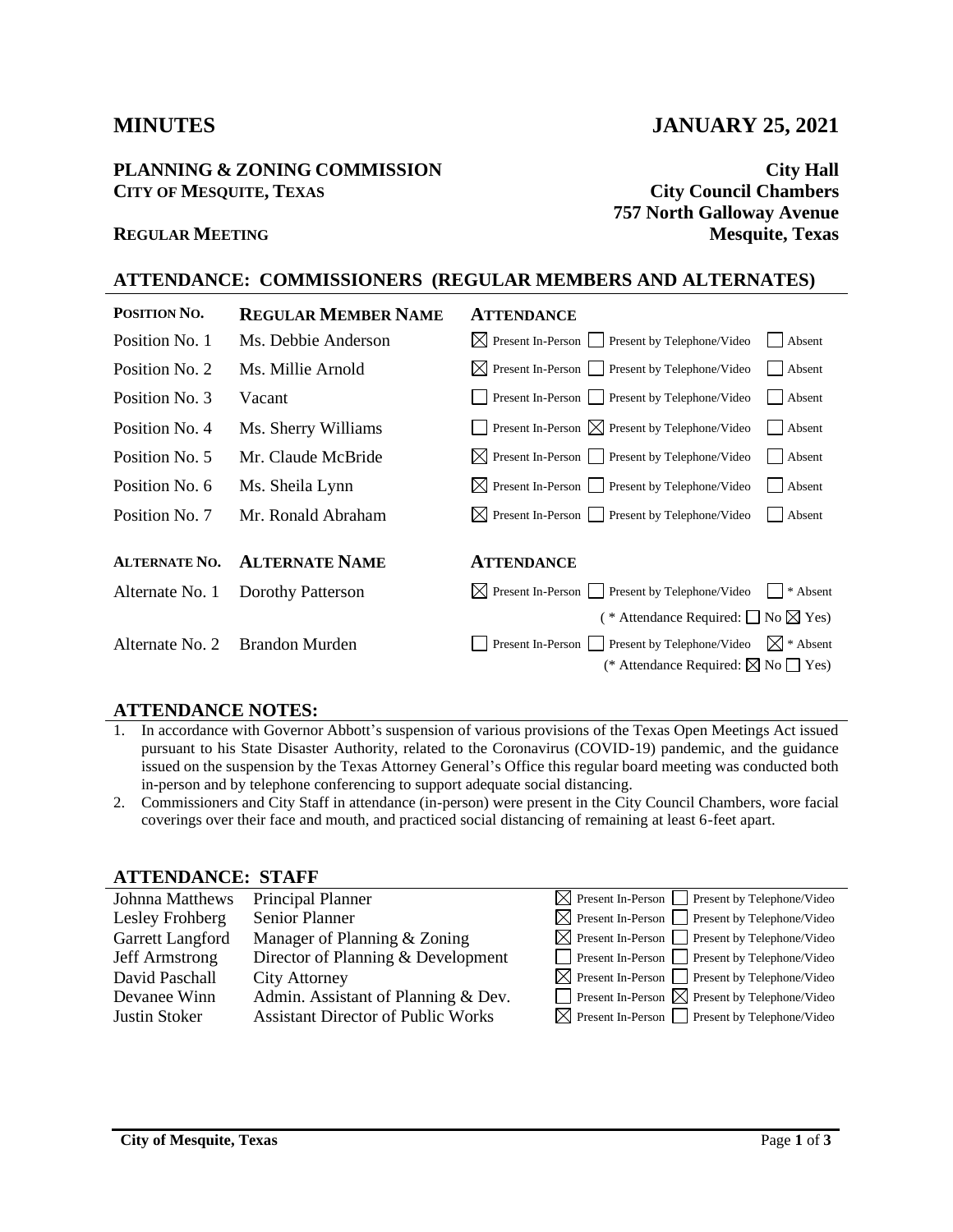# **COMMISSION BUSINESS**

# **1. ROLL CALL**

Chairwoman Debbie Anderson called the meeting to order. Manager of Planning & Zoning Garrett Langford took Roll Call and declared a quorum was present.

# **2. INSTRUCTIONS**

Mr. Langford gave verbal instructions on how to participate in the meeting by telephone conference.

# **PUBLIC COMMENTS**

**3.** There were no public comments on the Consent Agenda.

# **CONSENT AGENDA**

# **4. MINUTES.**

Consider approval of the minutes for January 11, 2021, Planning and Zoning Commission.

# **5. PLAT APPLICATION NO. PL1120-0050.**

Consider Plat Application No. PL1120-0050 submitted by Camden Homes for The Villas at Town East Addition, a townhome subdivision with 45 lots and three open space lots located at 3001 N. Town East Blvd.

# **ACTION**

Vice-Chair Williams made a motion to APPROVE; Commissioner Arnold seconded; motion carried 7-0.

# **PUBLIC HEARINGS**

# **6. ZONING APPLICATION Z0121-0175**

Conduct a public hearing and consider Zoning Application No. Z0121-0175 submitted by the City of Mesquite for a Zoning Change from Agricultural to Agricultural with a Conditional Use Permit to allow a regional utility facility (water pump station with above ground storage tanks) and other governmental facilities, generally located on approximately 10 acres west of Wiser Road and North of IH-20.

# **PRESENTATION:**

Manager of Planning & Zoning Garrett Langford presented the staff report to the Commissioners.

# **DISCUSSION:**

Commissioner McBride asked City staff if this pump station is similar to the pump station located on Lawson road? Assistant Director of Justin Stoker of Public Works answered yes, it would be similar to the pump station located on Lawson Road. Commissioner Abraham asked if the proposed site can be rezoned or does there have to be a CUP. Mr. Langford answered that the ordinance requires a CUP for these types of facilities when they are located in residentially zoned districts. Commissioner Arnold asked how close is residential? Mr. Stoker answered that the surrounding area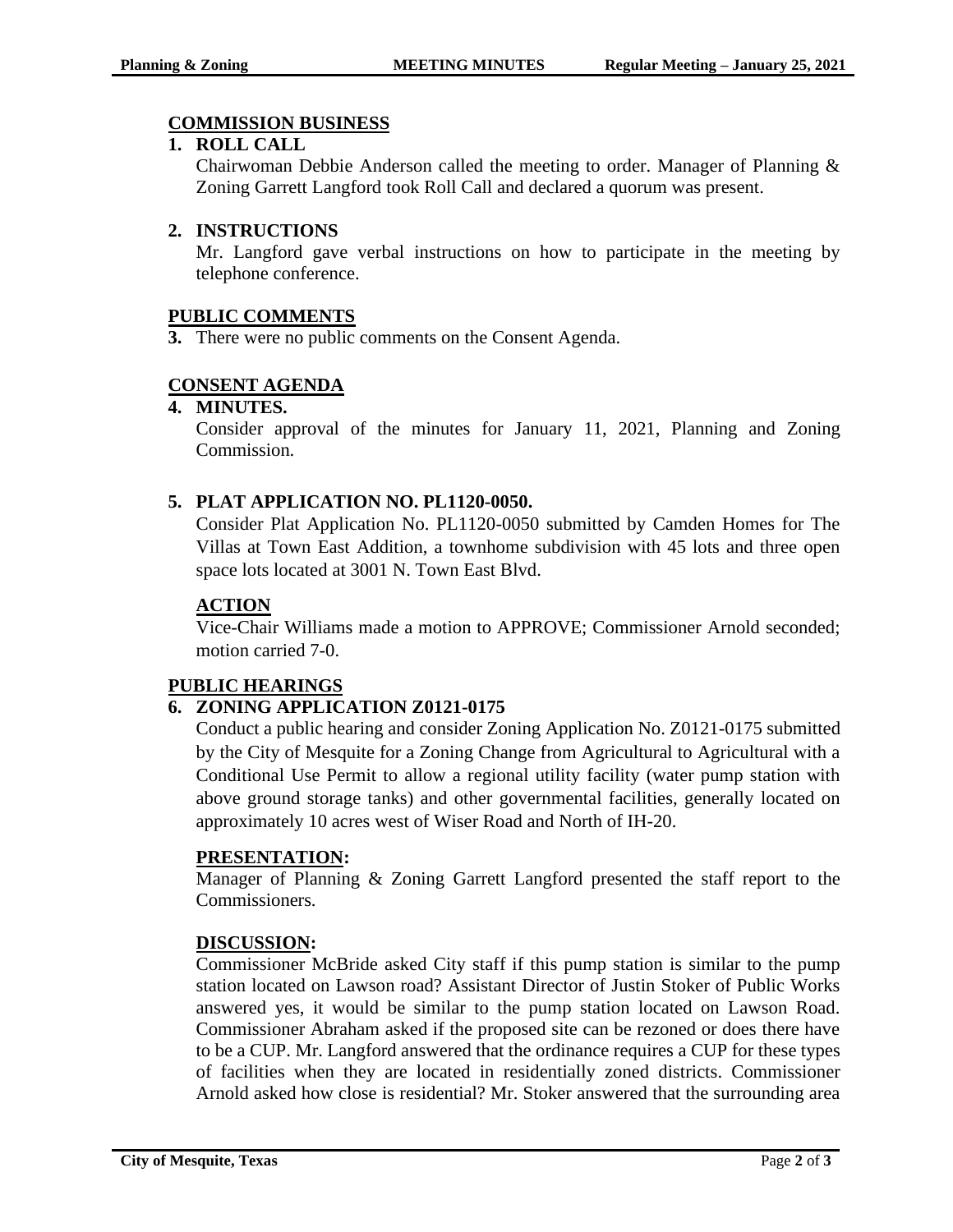is rural, with only a few residences within 200 feet of the pump station. However, the residents are aware of the pump station and will receive services from it. Commissioner Arnold commented that this pump station will be very important for the current and future residents. Mr. Stoker concurred that the pump station is vital to serving current and future customers in Kaufman County.

# **PUBLIC HEARING OPENED:**

Chairwoman Anderson opened the public hearing. There were no speakers.

# **PUBLIC HEARING CLOSED:**

Chairwoman Anderson closed the public hearing.

# **DISCUSSION**

Vice-Chair Williams asked how many homes will the pump station service. Mr. Stoker answered that the pump station is designed to provide water for future development at full build-out for the City in Kaufman County. Initially, the pump station will pump 7 million gallons of water per day, and the City will have the ability to expand that capacity as needed.

# **ACTION:**

Commissioner Arnold made a motion to APPROVE; Commissioner Lynn seconded; motion carried 7-0.

# **DIRECTOR'S REPORT**

# **7. DIRECTOR'S REPORT.**

Director's Report on recent City Council action taken on zoning items at their meetings on January 19, 2021.

# **PRESENTATION**

Manager of Planning & Zoning Garrett Langford presented to the Commission the Zoning actions taken. Zoning Application No. Z0920-0153, for a Comprehensive Plan amendment from Commercial to Light Industrial and a change of zoning from Traditional Neighborhood Mixed Residential and Commercial within the Skyline Logistics Hub Overlay to Planned Development - Industrial within the Skyline Logistics Hub Overlay to allow an urban industrial park, located generally northwest of East Meadows Boulevard and U.S. Highway 80. **Approved by Ordinance No. 4840.**

# **PUBLIC COMMENTS**

**8.** There were no public comments in person or by phone.

# **Chairwoman Anderson called the meeting adjourned at 7:30 P.M.**

**Chairwoman Debbie Anderson**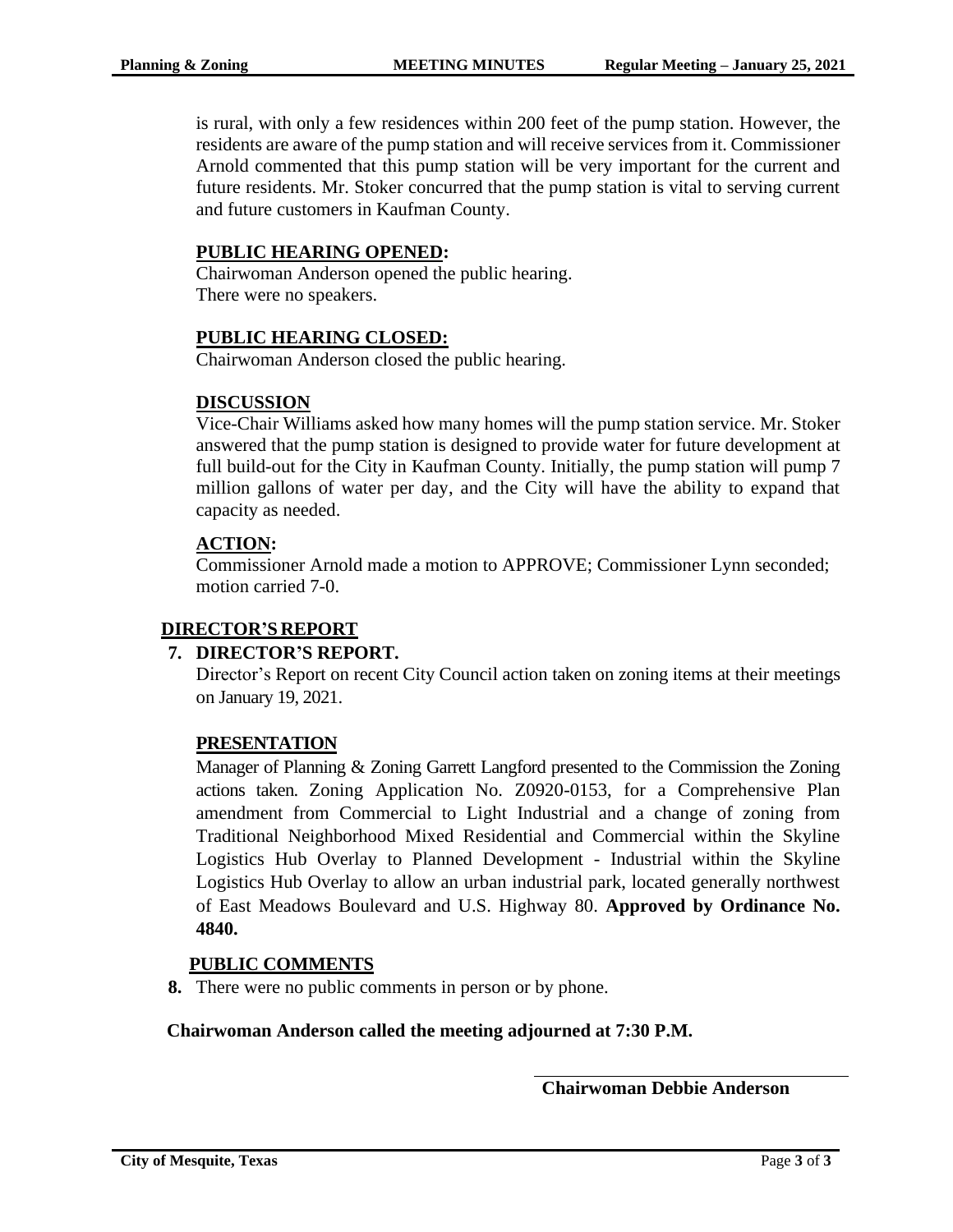

# **MEMORANDUM**

| TO:             | <b>Planning &amp; Zoning Commission</b>                           |
|-----------------|-------------------------------------------------------------------|
| <b>FROM:</b>    | Jeff Armstrong, AICP, Director of Planning & Development Services |
| <b>DATE:</b>    | February 4, 2021                                                  |
| <b>SUBJECT:</b> | ZTA 2021-01 Noise Ordinance                                       |

The City is revising noise ordinances found in various locations of the City Code. The Mesquite Zoning Ordinance (MZO) includes Section 1-402, which specifies maximum noise levels for different land uses. Staff is proposing that this section of the MZO be revised and relocated to Chapter 10 of the City Code, where other noise regulations are located. Doing so will reduce duplication and contradictions that may occur in various parts of the Code. Additional language is being added to Chapter 10 that will improve the Police Department and other City staff's ability to enforce noise complaints. The proposed amendment will replace the language in Section 1- 402 with references to Chapter 10 and certain other parts of the Code.

Staff will provide further details about the ordinance at Monday's meeting. Staff recommends approval.

H ametry

Jeff Armstrong, AICP Director of Planning & Development Services

**\_\_\_\_\_\_\_\_\_\_\_\_\_\_\_\_\_\_\_\_\_\_\_\_\_\_\_\_\_\_\_\_\_\_\_\_\_\_\_\_\_\_**